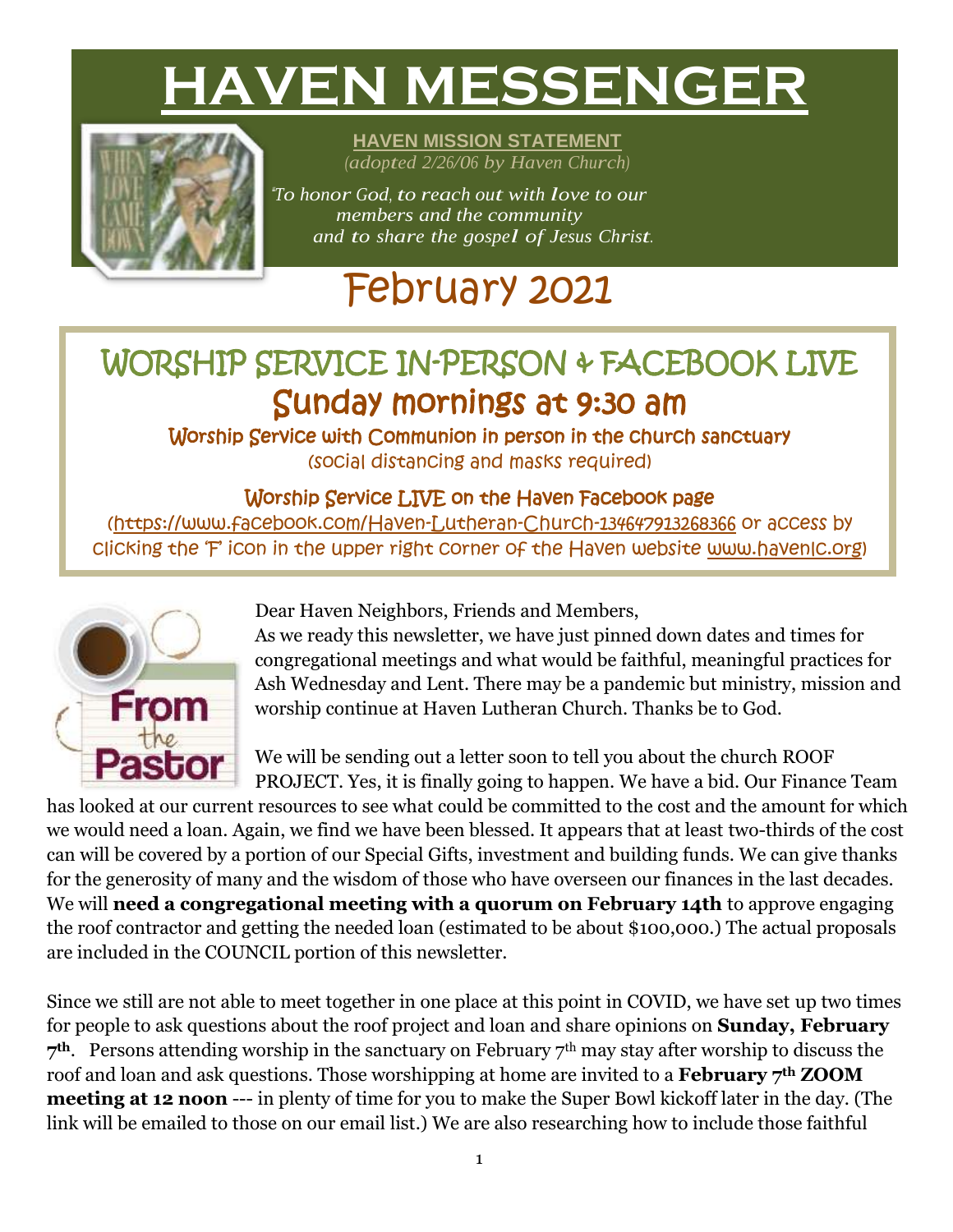members who don't "Zoom." We will use the weekly E-Message, special E-mails, this newsletter and a mailing (hoping the postal service cooperates) to communicate.

LENT comes upon us very early this year. Ash Wednesday is February 17. When the Worship Team met, we had a great deal to consider. In-person mid-week Lenten services are not an option. Using the latest CDC guidelines, there are not enough days between Sunday, Wednesday and the next Sunday to be assured possible coronavirus has died. Is there really any way to distribute ashes on Ash Wednesday that is safe? No, not unless I would change the glove on my hand after each person which is just not practical. But the gift and opportunities are NOT cancelled. You can read about what we *will* offer under Worship Team below.

I do miss seeing many of you. I do miss our worshipping together, able to respond and sing with gusto. I do miss visiting our homebound and those who are at the hospital. And what about the bountiful table of food and counter of desserts at the annual congregational meeting? Amid all that you and I miss, we still can give thanks for God's presence and work among and through us: Waking up to that beautiful dusting of snow on the trees and bushes; our children enjoying their God Squad Explorer mailings and activities; the offerings that you continue to send as witness of your trust in God and commitment to God's mission; working around COVID to provide lunches at Potomac Towers and Christmas food baskets. Keep awake, keep watch, Jesus tells us. Beyond COVID and its restrictions, beyond the challenges our nation faces, beyond our anxiety and fears is our God who IS faithful, life-giving and loving, walking beside and before us and who has given us one another.

Your pastor and partner in ministry, Linda M. Alessandri

#### **COUNCIL**

#### **SPECIAL INFORMATION MEETINGS FOR UPCOMING ROOF AND LOAN PROPOSALS February 7, immediately after worship February 7, 12 noon ZOOM meeting**

This month we have an important decision to make as a congregation -- Do we go forward with the replacement of our church/narthex/parlor roof, refurbishing of the church steeple and replacement of the church AC unit? If the answer is "yes," we will need to take out a loan for approximately one-third of the cost (\$100,000). Thanks to the wonderful work of Finance Team member, Michael Manspeaker, and the cooperation of our bank, Middletown Valley Bank, a loan is available to us with a low interest rate (2.25% fixed.)

While there will be time on February 14<sup>th</sup> to ask questions and offer opinions on the day we vote on these proposals, we wanted to allow folks the opportunity to do so before the actual day of voting. In this way, you can have the information you need as you pray and discern your voting decision. SO MARK FEBRUARY 7TH ON YOUR CALENDAR. Stay after worship on February 7th OR join a 12:00 noon ZOOM meeting on Sunday, February 7th to gather information and share a discussion about the church roof and loan proposals. We need your input, insights and interest to work together toward a wise decision that we can stand by and lift up for our Lord's blessing.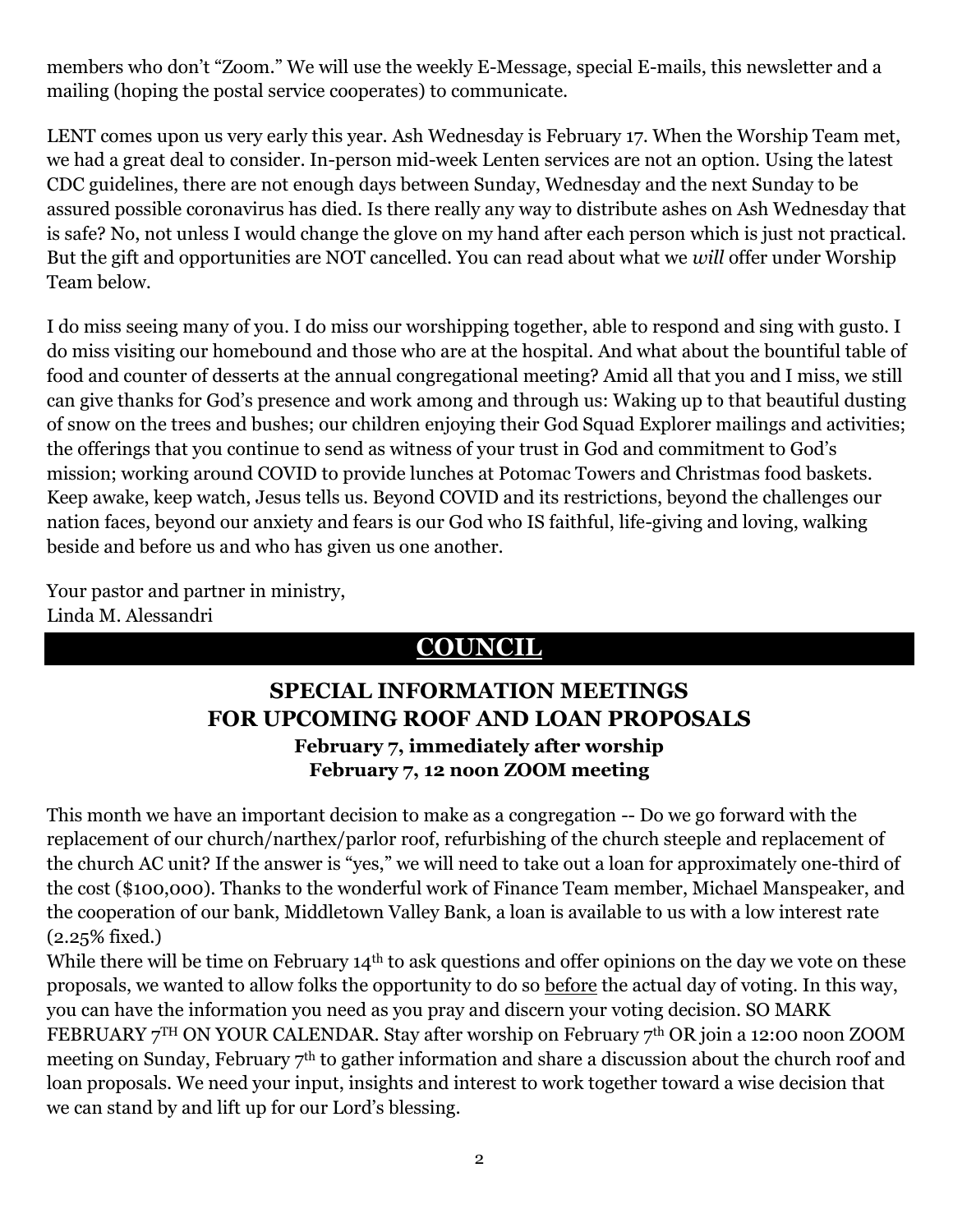#### **TWO IMPORTANT CONGREGATIONAL MEETING THIS MONTH. We need a Quorum of 50 to conduct our important business!**

#### **CONGREGATIONAL MEETING TO VOTE ON ROOF AND LOAN PROPOSALS Sunday, February 14, 10:30 am In church sanctuary AND on ZOOM**

The roof and loan proposal are printed below. We will be doing our best to communicate information about the proposals and the February 7th Special Congregational meeting as widely as possible --- e-mail, Haven's E-Messages, Haven Messenger, and a mailing. IF you have not received the e-mail notice or mailing by February 5th, please let us know and we will get a copy to you ASAP.

 This is a serious financial commitment for our church community. When we engage a contractor for these needed projects, we are promising to pay them. To pay them, we will use some of Haven's funds and get a loan that we also promise to repay. Together we CAN do this, but only together, each contributing as they are able!

 We have been waiting a long time to finally get this work done to maintain Haven's worship space, a part of the mission outpost entrusted to us for our Lord's work. PLEASE make every effort to join this February 14th meeting in the church building or on-line via Zoom. We pray that as a community we can make wise decisions that are pleasing to our Lord and faithful to God's mission here at Haven.

#### **Proposed Motions from Church Council for the Roof Replacement Project**

#### **Motion One:**

To authorize Haven Lutheran Church to enter into a loan agreement with Middletown Valley Bank with the following condition/terms. The proceeds from this loan are to be used for the replace the roof over the Sanctuary, Parlor and Narthex, refurbish the steeple and to install a new air-conditioner for the Sanctuary.

| <b>LOAN AMOUNT:</b>   | \$100,000                                                                                                   |
|-----------------------|-------------------------------------------------------------------------------------------------------------|
| <b>INTEREST RATE:</b> | 2.25%, fixed                                                                                                |
| TERM:                 | 7-year fully amortizing note                                                                                |
| PAYMENT:              | Monthly principal & interest payment of approximately \$1,292                                               |
| <b>COLLATERAL:</b>    | Assignment of account lien against Church's Money Market Account with                                       |
|                       | Middletown Valley Bank                                                                                      |
| <b>GUARANTOR:</b>     | N/A                                                                                                         |
| FEES:                 | \$250 documentation fee                                                                                     |
| PREPAYMENT PENALTY:   | None                                                                                                        |
| <b>OTHER:</b>         | 1) Provide MVB with church meeting minutes approving loan request and<br>authorized signer(s) for the loan. |
|                       | 2) Provide MVB with church financials annually.                                                             |
|                       | Maintain primary business checking account with MVB for the life of the loan.<br>3)                         |

#### 4) All third-party closing costs to be paid by borrower.

#### **Motion Two:**

To enter into the following contracts for the purpose of replacing the roof over the Sanctuary, Parlor and Narthex, refurbishing the steeple and to installing a new air-conditioner for the Sanctuary.

| <b>Heidler Roofing Services</b>            | \$320,721 |
|--------------------------------------------|-----------|
| Campbellsville Industries (steeple repair) | \$19,934  |
| Shifler Electrical Associates, Inc.        | \$30,965  |

In addition, to authorize the Council to spend, if necessary, an additional \$20,000 for unknown contingencies.

Funds for this work to come from various Special Gifts Funds, the General Fund as well as a \$100,000 loan from Middletown Valley Bank.

**IMPORTANT** Meeting

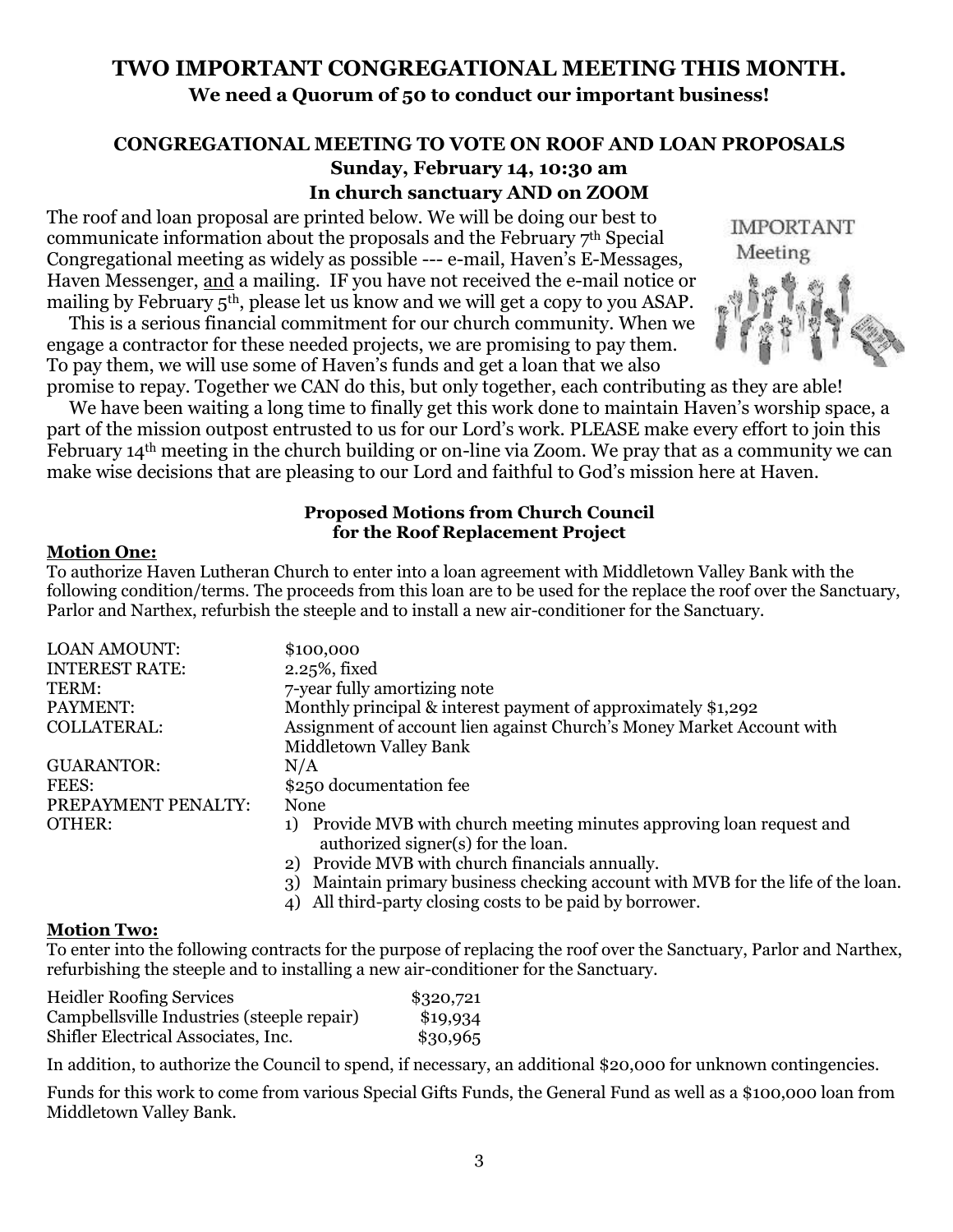

#### **ANNUAL CONGREGATIONAL MEETING Sunday, February 28, 10:30 am In church sanctuary AND on ZOOM**

We'll miss the coffee and appetizers, sitting with one another for a meeting and for conversation, and, of course, that bounty of potluck



side dishes and desserts. Yet, there is still "business" that needs our attention. Included in those necessities are the acceptance of the minutes from last year's annual meeting and the election of new Council members. We are in the process of preparing the annual report for distribution. It will be a bit slim but still full of our mission and ministries. Complete copies will be made available in the church narthex, website, on the parsonage back porch and, when needed, by delivery or mailing.

#### **PARISH EDUCATION**

#### **WEEKLY WEDNESDAY BIBLE STUDY 10:00 AM**

Pastor Alessandri continues to lead a weekly study on of the readings for the upcoming Sunday. No Bible knowledge or experience needed. Masks and social distancing will be required. Use the door nearest the Big Brothers Big Sisters office & follow the signs. Come explore God's Word with fellow members & see how the Holy Spirit will fill us. We learn… we laugh… we support each other. ALL are welcome.



**WOMEN'S BIBLE STUDY** – We will meet for study of scripture & discussion on **Thursday, January 4 at 10:00 a.m.** in the Sunday School room off the main hallway. Please use the Big Brothers/Big Sisters entrance & follow the signs for Bible Study and remember to wear a mask.

This month we will continue our study of "Journey with Angels" called "Turnaround Angels." It can be found in the January/February issue of "Gather" magazine. Copies will also be available on the shelves inside the entrances to the church. If you would like a copy of the study delivered to your home, please contact Elaine Michael at 301-992-1191 or [emichaelteach@yahoo.com.](mailto:emichaelteach@yahoo.com)

#### **GOD SQUAD EXPLORERS**



Our God Squad will continue to explore the life of Jesus and what he taught us. They will look at what Jesus tells us about helping others. They will also look at how God loves us and everyone. What a great adventure! Thank you for your prayers for our children, their families and our Parish Ed Team.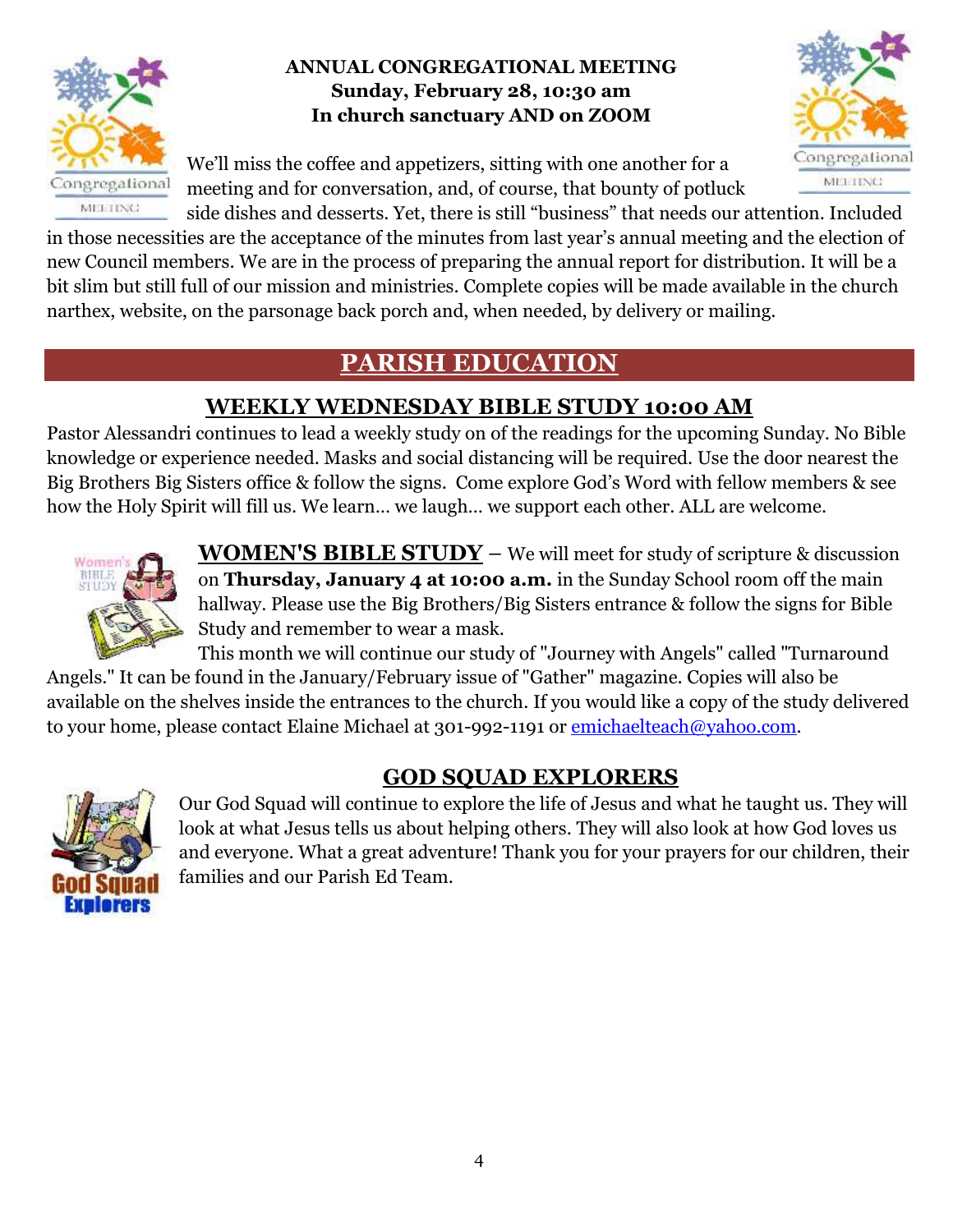#### **Parish Life**



**HAVEN'S BOOK CLUB** – We will meet in the Gathering Room on **Thursday, February 18th at 2pm**. THIS TENDER LAND by William Kent Krueger is our selection for February. We will discuss this unforgettable story of four orphans who travel the Mississippi River on a life-changing odyssey during the Great Depression. Bring your mask, we have hand sanitizer and wipes, and we practice social distancing. We look forward to seeing you – Joan Schupp

**BOOK CART HAS NEW BOOKS** – There were new books donated to the book cart so if you are looking for something to read, take a book and return it when you are finished with it. You can also loan it to someone else who might enjoy it as well.

#### **WORSHIP**



#### **LENT 2021**

Here is what I've been thinking about LENT this year. Many of us are feeling like we have been living in the somber and seriousness of the Lenten spirit for over a year. We have long stepped away from "the normal" and had to abstain from a great deal for almost 12 months. It seems to me, that we need light in this COVID living. Light that points us toward the joy and hope of being an Easter people.

So, I wonder ---- What might you or I do during Lent, that would bring God's light of joy, love or peace into our lives, homes and communities? One call or note a day to cheer someone? Pick up a craft, baking, a hobby that you

really enjoy and find ways to share it with others? Take a walk or sit at a window to marvel at God's creation? Send pastor cartoons, jokes, music suggestions or inspirational stories to include in the E-Message? What would make you smile and say, "Thank you, Lord!" What might you or I do to make someone else smile and say, "Thank you, Lord!"

How can we use this COVID season of Lent to give honor to our Lord, draws us closer to God and our neighbor and have some loving fun? We may not be able to see the light at the end of the COVID tunnel but we can claim and share some of God's light while we slowly move forward toward new life. I invite you to ponder the possibilities. Any past Lenten traditions are open for you to adapt or reimagine. Let's make this Lenten season a time of renewal. Like sunflowers that turn and lean toward the sun, let's turn toward the source of all LIGHT and be refreshed this Lent.

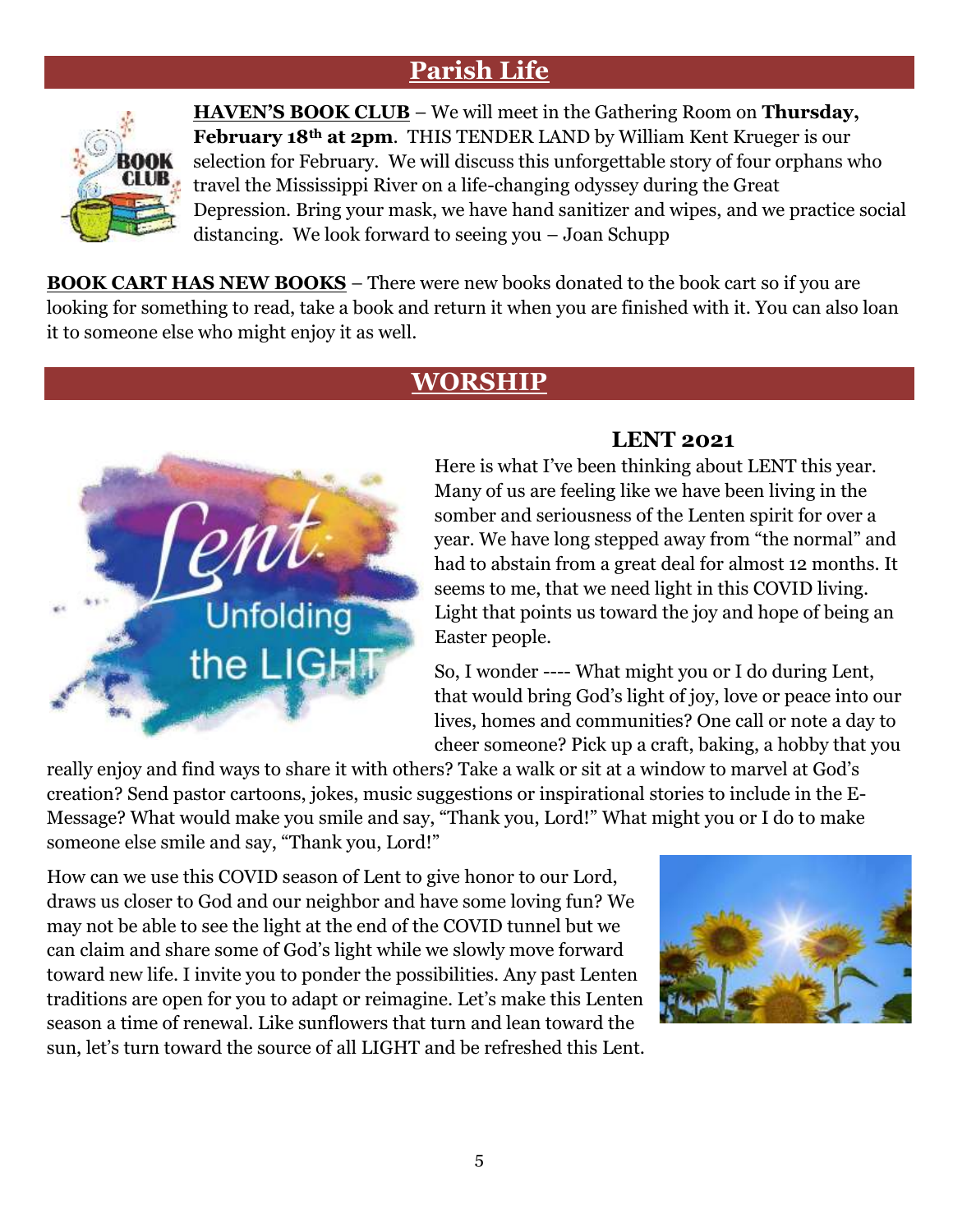#### **LENTEN SUPPLY BAGS --- SUPPLIES FOR YOUR LENTEN JOURNEY**

To help us prepare for a meaningful Lenten season, we will provide you with some supplies for the journey into the UNFOLDING LIGHT.

**For those who usually worship in the church on Sunday**, your bag will have a Lenten devotional, a copy of Holden Evening Prayer\* and a small bar of soap and a bulletin for Ash Wednesday worship. We will ask you to add 1) an Ash Wednesday bulletin and 2) one package of blessed communion sets for Ash Wednesday and Maundy Thursday for each person in your household. It will be available in the narthex on Feb. 14<sup>th</sup>.

**For those worshipping with us at home,** you may pick up your Lenten supplies at the parsonage back porch after 2 pm on Friday, Feb. 12th. There will be bags that have a Lenten devotional, a copy of Holden Evening Prayer, \*and a small bar of soap and a bulletin for Ash Wednesday worship. We'd ask you to add 1) additional copies of the Ash Wednesday bulletin and Holden Evening Prayer for each member of your household and 2) packages of blessed communion sets, one for each member of your household. The bags of communion elements will include sets for Ash Wednesday, Maundy Thursday and each Sunday of Lent through Feb. 21.

IF YOU ARE UNABLE TO PICK UP a Lenten supply bag, please contact Pastor Alessandri [\(l.alessandri1035@gmail.com\)](mailto:l.alessandri1035@gmail.com) or the church office (301-733-5056; [havenoffice@havenlc.org\)](mailto:havenoffice@havenlc.org) We have volunteers willing to deliver the bags so everyone can participate.

\**We ask that you please return Holden Evening Prayer after Easter so we can use them again in coming years. Thank you*

#### **ASH WEDNESDAY February 17, 7:00 p.m. \*Live stream**

We will come together via live stream to mark the beginning of the Lenten season. To follow safety guidelines, we will not be able to receive ashes or have worship in the sanctuary. Still, we start our Lenten adventure of UNFOLDING LIGHT together. Ready the bulletin (s) and communion elements from your Lenten Supply Bag (see above) as you join in the live stream worship. Find out what the little bar of soap is all about.





#### **February 24, March 3, 10, 17 and 24 7:00 p.m. Live stream Holden Evening Prayer**

A theme for the midweek reflections is still to be selected. What we do know is that we will use the lovely, peace-filled Holden Evening Prayer liturgy.\* So you can follow and sing along, we will lend copies of Holden Evening Prayer through Lenten Worship Bags (see above) or upon request. *\*liturgy = order of worship and musical setting*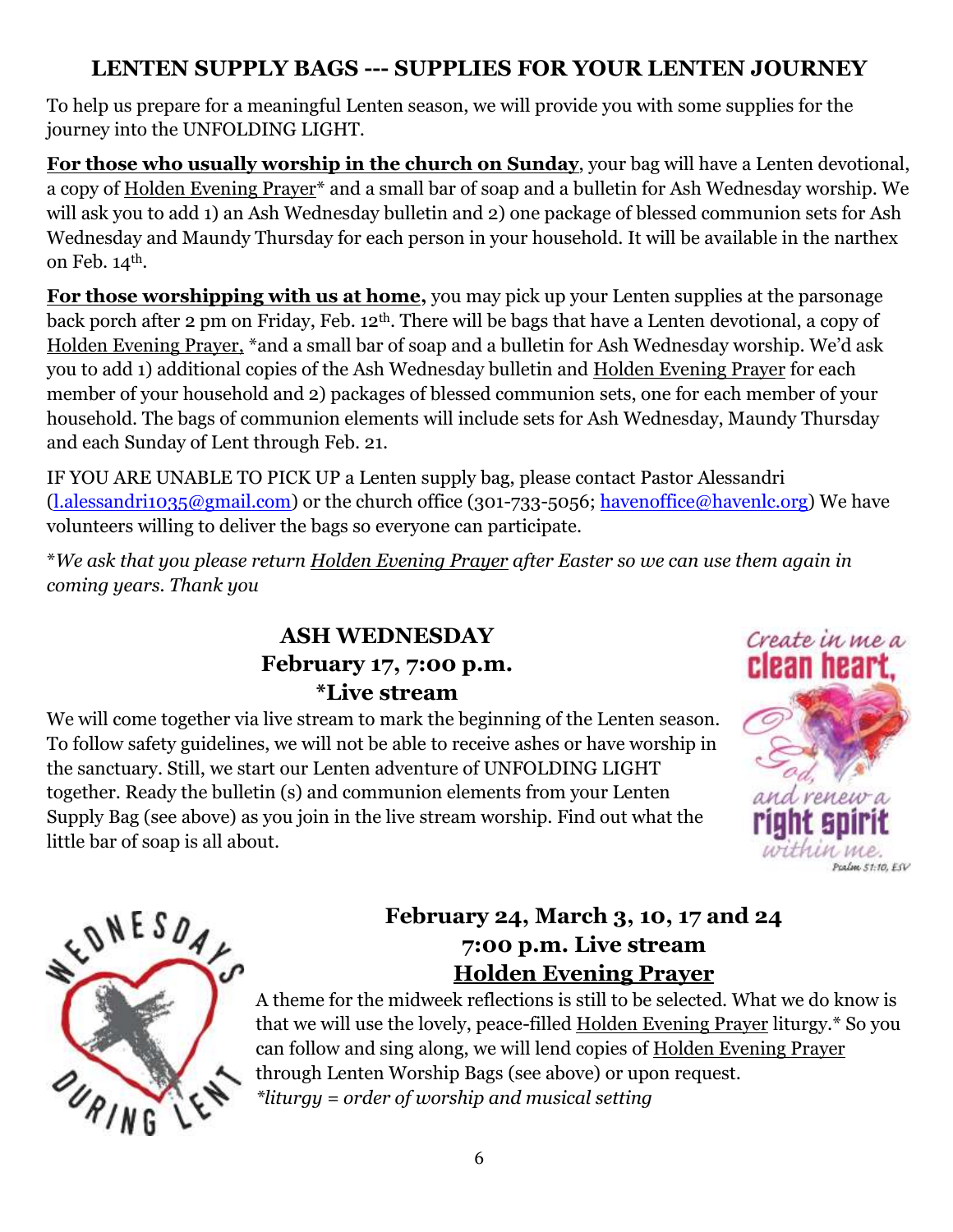#### **WORSHIP READINGS**

**February 7** Isaiah [40:25-31](https://members.sundaysandseasons.com/Home/Index/2021-2-7/0), [Psalm 147:1-11, 20c, Mark 1:29-39](https://members.sundaysandseasons.com/Home/Index/2021-2-7/0)

> **February 14 Transfiguration of Our Lord**

[2 Kings 2:1-12, Psalm 50:1-6, Mark 9:2-9](https://members.sundaysandseasons.com/Home/TextsAndResources/2021-2-14/2184)

**February 21** [Genesis 9:8-17, Psalm 25:1-10, Mark 1:9-15](https://members.sundaysandseasons.com/Home/TextsAndResources/2021-2-21/0)

#### **February 28**

[Genesis 17:1-7, 15-16, Psalm 22:23-31, Mark 8:31-38](https://members.sundaysandseasons.com/Home/TextsAndResources/2021-2-28/0)

#### **SONG LEADER SCHEDULE**

**February 7** – Charlotte, Loveless, Margaret McKee **February 14** – Aura Wiles, Bill Clark **February 17** (Ash Wednesday) Charlotte Loveless, Bill Clark **February 21** – Aura Wiles, Margaret McKee **February 28** Charlotte Loveless, Bill Clark

#### **WORSHIP LEADERS & HELPERS SCHEDULE**

| <b>Assisting Minister</b> | <b>Acolyte</b>      | <b>Ushers</b>                                |
|---------------------------|---------------------|----------------------------------------------|
| <b>Feb.</b> 7 Aura Wiles  | Danny Kiblinger     | Elaine Michael, Bob Snyder, Marge Cunningham |
| Feb. 14 Marge Cunningham  | <b>Austin Suchy</b> | Doug Wright, Dave Resh, Susan Strobl         |
| Feb. 21 Danny Kiblinger   | Maddie Haupt        | Marge Cunningham, Elaine Michael, Bob Snyder |
| Feb. 28 Terry Trovinger   | <b>Austin Suchy</b> | Amy Mason, Dave Resh, Susan Strobl           |

#### **FOOD BANK VOLUNTEERS**

**February 2**

**Team 1**

Amy Mason, Jan Merique, Judy Teeter, Becky Plavcan

#### **February 12**

**Team 2**

Sue Nelson, Pastor Alessandri, Marge Cunningham



#### **HAVEN FOOD BANK VOLUNTEERS NEEDED**

Even during a pandemic, we have 13 faithful volunteers at St. Marks Food Bank this year. A day at the Food Bank happens every other month and is only 2 hours of your time. All precautions are in place for your safety. We also need volunteers that can be called upon to substitute. Serving as a Food Bank Volunteer is a rewarding service opportunity. If you are interested, please call Pat Pile at 301-791-3470.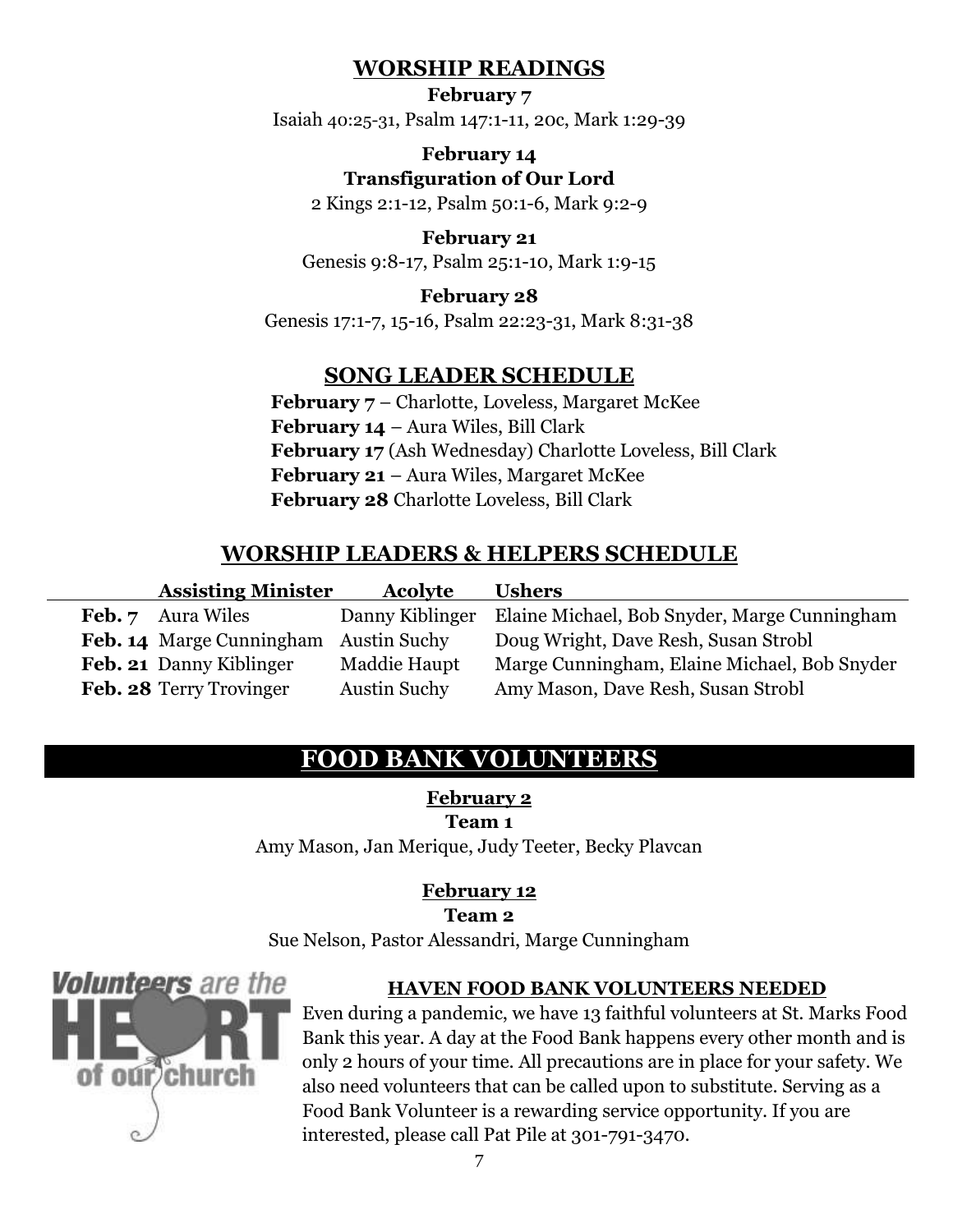#### **BIRTHDAYS & ANNIVERSARIES**

### Look who's celebrating special days this month!!!

#### **BIRTHDAY'S THIS MONTH**

| Carolyn Brogunier          | 02/04 |  |  |
|----------------------------|-------|--|--|
| Laura Manspeaker           | 02/05 |  |  |
| Melita Kaplan              | 02/09 |  |  |
| <b>Aaron Richards</b>      | 02/11 |  |  |
| Robert Snyder              | 02/11 |  |  |
| Drew Pensis                | 02/14 |  |  |
| <b>Meghan Byers</b>        | 02/15 |  |  |
| <b>Jane Bowen</b>          | 02/18 |  |  |
| Shaun Rollins              | 02/19 |  |  |
| <b>Richard Hess</b>        | 02/20 |  |  |
| <b>Margaret Manspeaker</b> | 02/20 |  |  |
| <b>Terry Hill</b>          | 02/22 |  |  |
| Marissa McKenzie           | 02/24 |  |  |
| John Richards              | 02/25 |  |  |

#### **NOTE OF THANKS**

Thanks. I appreciate all calls, food, thoughts and prayers while I was recovering from COVID 19. Always remember to wear the mask. Thank you, Danny Kiblinger

#### **BAPTISMAL ANNIVERSARIES**

Mary Fortson 02/01 Ned Strange  $02/05$ 

PTisMal Anniversaries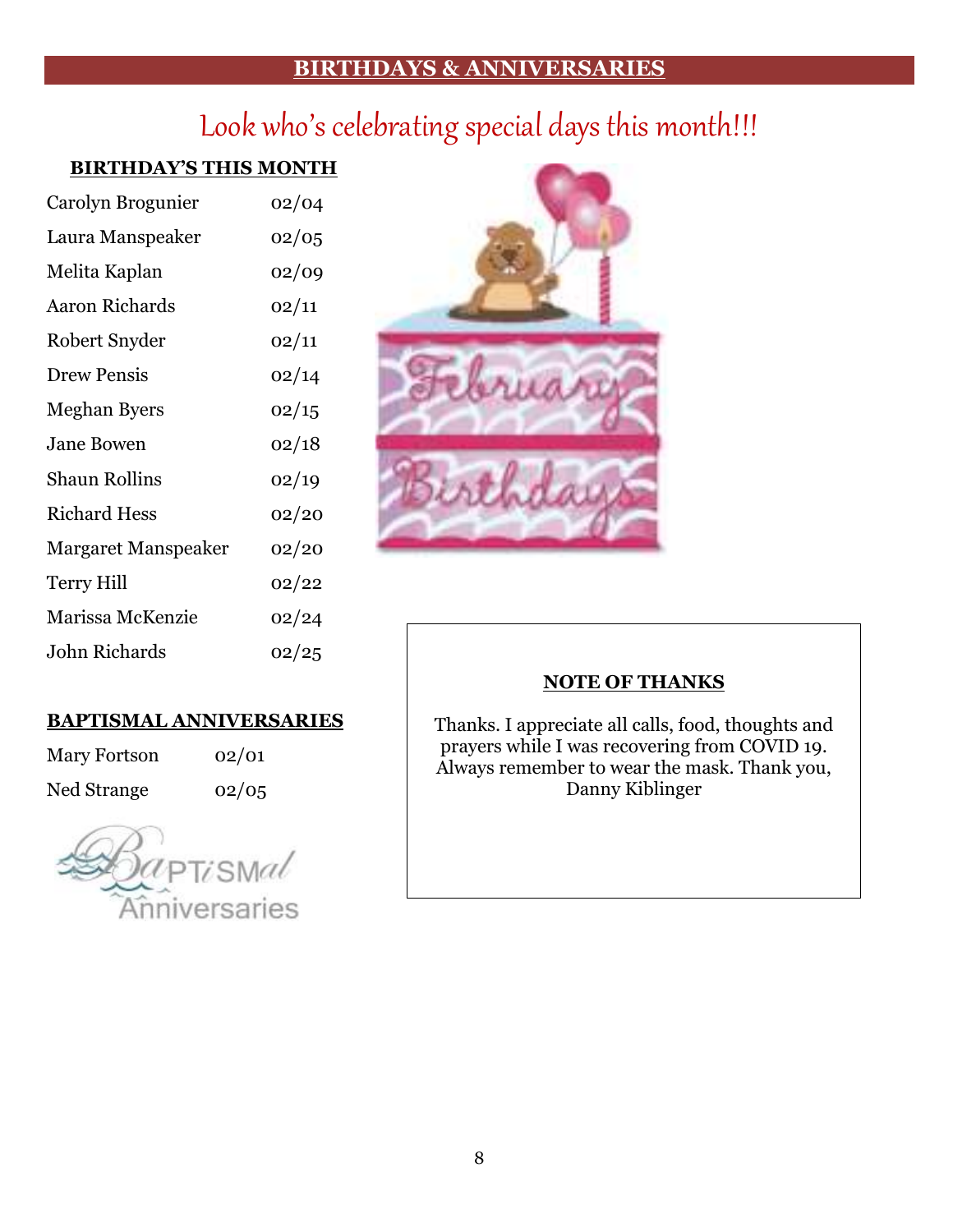# FEBRUARY 2021

| <b>Sunday</b>                                                                                                                            | Monday                            | Tuesday        | Wednesday                                                                                                              | <b>Thursday</b>                     | <b>Friday</b> | <b>Saturday</b> |
|------------------------------------------------------------------------------------------------------------------------------------------|-----------------------------------|----------------|------------------------------------------------------------------------------------------------------------------------|-------------------------------------|---------------|-----------------|
|                                                                                                                                          |                                   | $\overline{2}$ | 3                                                                                                                      | $\overline{4}$                      | 5             | $6\phantom{a}$  |
|                                                                                                                                          |                                   | 1:00 AFG       | 10:00 Bible Study                                                                                                      | 10:00 Women's<br><b>Bible Study</b> | 5:30 AFG      |                 |
|                                                                                                                                          |                                   |                |                                                                                                                        | 6:30 Coda                           |               |                 |
| 7 (Noisy/Hunger<br>offering)                                                                                                             | 8                                 | 9              | 10                                                                                                                     | $\mathbf{H}$                        | 12            | 3               |
| 9:30 Worship<br>In-person and<br>Live on Facebook<br><b>Informational</b><br><b>Mtgs after</b><br><b>Worship and</b><br>12:00 ZOOM       |                                   | 1:00 AFG       | 10:00 Bible Study                                                                                                      | 6:30 Coda                           | 5:30 AFG      |                 |
| 4                                                                                                                                        | 15                                | 16             | <b>ASH</b><br>17                                                                                                       | 8                                   | 9             | 20              |
| 9:30 Worship                                                                                                                             | 7:00 p.m.                         | 1:00 AFG       | <b>WEDNESDAY</b>                                                                                                       | 2:00 Book Club                      | 5:30 AFG      |                 |
| In-person and<br>Live on Facebook<br>Congregational<br>Meeting 10:30<br><b>ROOF</b><br>&<br><b>LOAN</b><br>Proposals (in<br>Nave & Zoom) | <b>ZOOM</b><br>Council<br>Meeting |                | 10:00 Bible Study<br>7:00<br><b>Ash Wednesday</b><br>Worship<br>Live stream on<br>Facebook                             | 6:30 Coda                           |               |                 |
| 21 (Holly Place                                                                                                                          | 22                                | 23             | 24                                                                                                                     | 25                                  | 26            | 27              |
| offering)<br>9:30 Worship<br>In-person and<br>Live on Facebook                                                                           |                                   | 1:00 AFG       | 10:00 Bible Study<br>7:00 pm Lenten<br><b>Holden Evening</b><br>Prayer<br>Lenten Worship<br>Live stream on<br>Facebook | 6:30 CoDa                           | 5:30 AFG      |                 |
| 28                                                                                                                                       |                                   |                |                                                                                                                        |                                     |               |                 |
| 9:30 Worship<br>In-person and<br>Live on Facebook<br>Congregational<br><b>Meeting</b><br>(10:30 am in-<br>person & Zoom)                 |                                   |                |                                                                                                                        |                                     |               |                 |